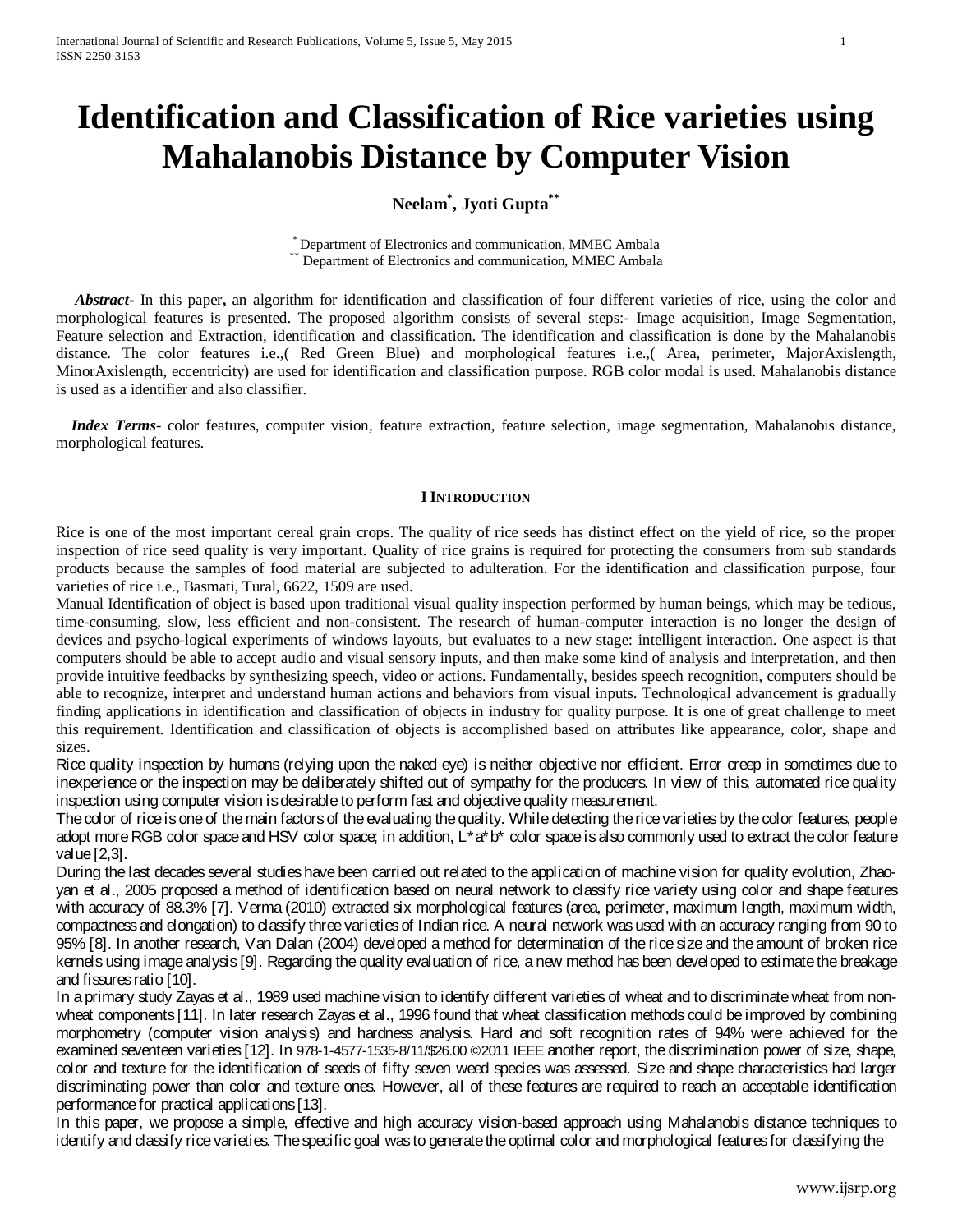rice varieties with high accuracy using comparing the performance of the some feature selection algorithms during the classification process.

## **II METHODOLOGY**

The block diagram shown in Fig. 1 illustrates the procedure for recognition and classification of rice grains.

## **Block diagram 1. Image recognition and classification of rice grains**



#### A. **Image Acquisition**

In this work, RGB is used. RGB color model is used because red, green and blue are three primary colors. These are pure colors, no white light mixed to them Many image segmentation approaches take advantage of this. Segmentation is usually performed in one color feature (hue) instead of three, allowing the use of much faster algorithm. A new approach for classification of rice variety using Mahalanobis distance will be presented.

A CCD (charge coupled device) color camera (Model Canon EOS 5 D Mark III) with resolution of 1670 pixels×1259 pixels will used to record images. For image acquisition, a lens (Model Canon EF 75-300 f4-5.6 Mk III USM) with 102 mm focal length is fitted to the camera using an extension tube of 35 mm length. The camera is mounted on a stand which provided easy vertical movement and stable support for the camera. The exposure time is 1/125 sec. When the camera is fixed at the place 130 mm between the lens and the sample table, clear images of rice varieties is obtained.



Figure 2. (a)Basmati (b) Tural (c) 6622 (d) 1509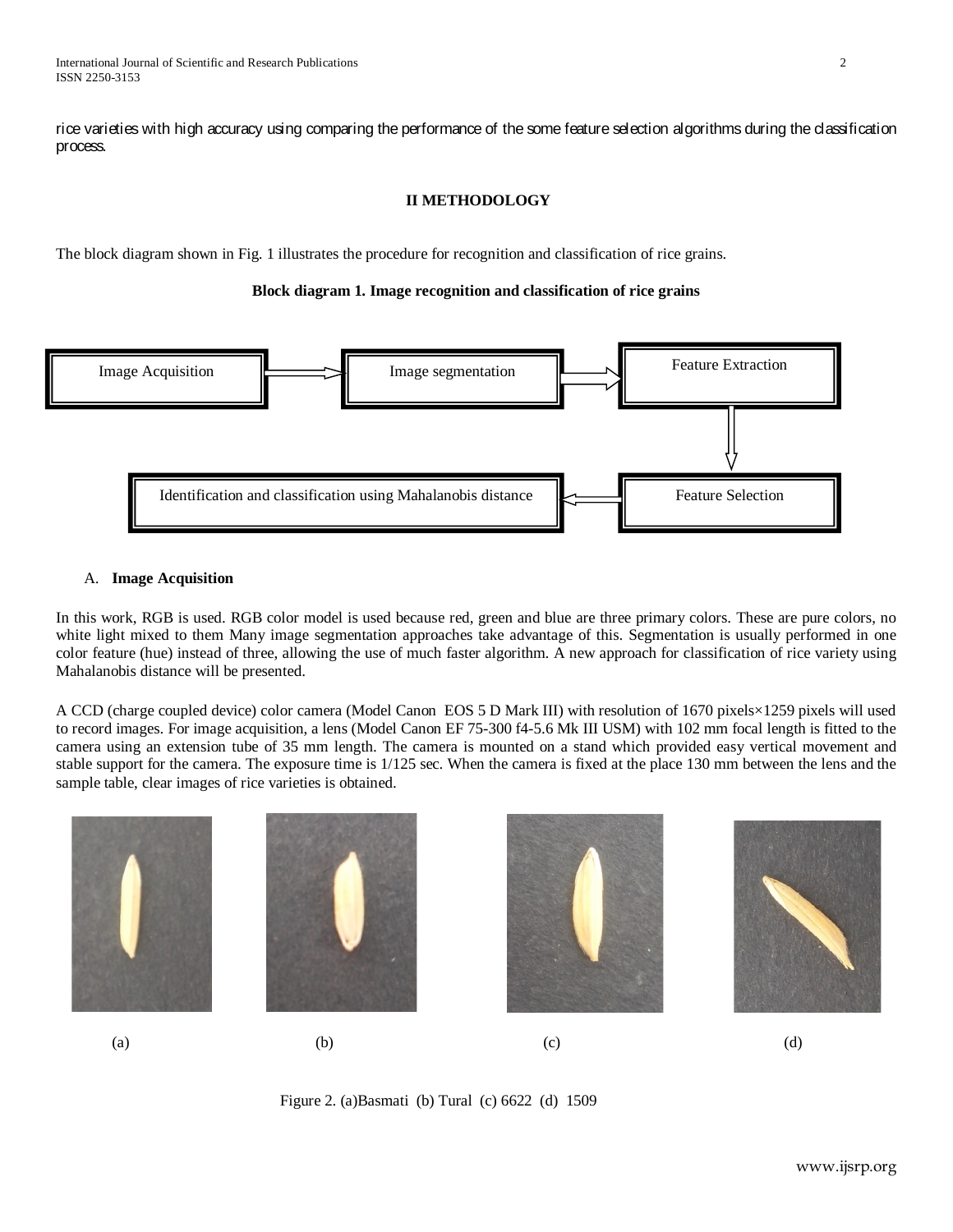Every object could be situated in any random orientation and at any position inside the field of view. The background is a black paper. The color representation of objects of interest is relatively R (red), G (green), and B (blue) values at every pixel. The distant Gray level separation between background and objects made the image segmentation easier.

## **B. Image Segmentation**

The goal of segmentation is to simplify and/or change the representation of an image into something that is more meaningful and easier to analyse. Image segmentation is typically used to locate objects and boundaries (lines, curves, etc.) in images. More precisely, image segmentation is the process of assigning a label to every pixel in an image such that pixels with the same label share certain visual characteristics.[1]

In this work, morphological features and color features (RGB features) are required to be extracted. So the image must retain the color information of the rice varieties when segmentation is processed.

## **C. Features Extraction and Feature Selection**

There are two features extracted by the given flow chart i.e., Morphological feature and color feature. Initially, RGB image is taken as input sample. The input image is form of pixels. First feature was Morphological feature. For extracting the morphological feature, process was stared from reading the image. After reading the sample image, there was a need of conversion of RGB to GRAY image. Gray image is just retaining the luminance of the image (figure 3). Next step of conversion was Binarisation by thresholding( figure 4). In the binary image, it reduced the image into only two values (0, 1). Morphological Parameters were extracted by edge detection from binary image(figure 5). The selected parameters were Area, MinorAxislength, MajorAxislength, Eccentricity, Perimeter.







**Figure 3** Figure 4 **Figure 4 Figure 5 Figure 5 Figure 5 Figure 5 Figure 5** 

Second feature to be extracted was the color feature. There were different color values of RGB pixels within the specified range according to pure image. It includes selection of region of interest from RGB input image ( figure 6) and RGB components were extracted ( figure 7) and mean and covariance matrix was calculated .



**Figure 6**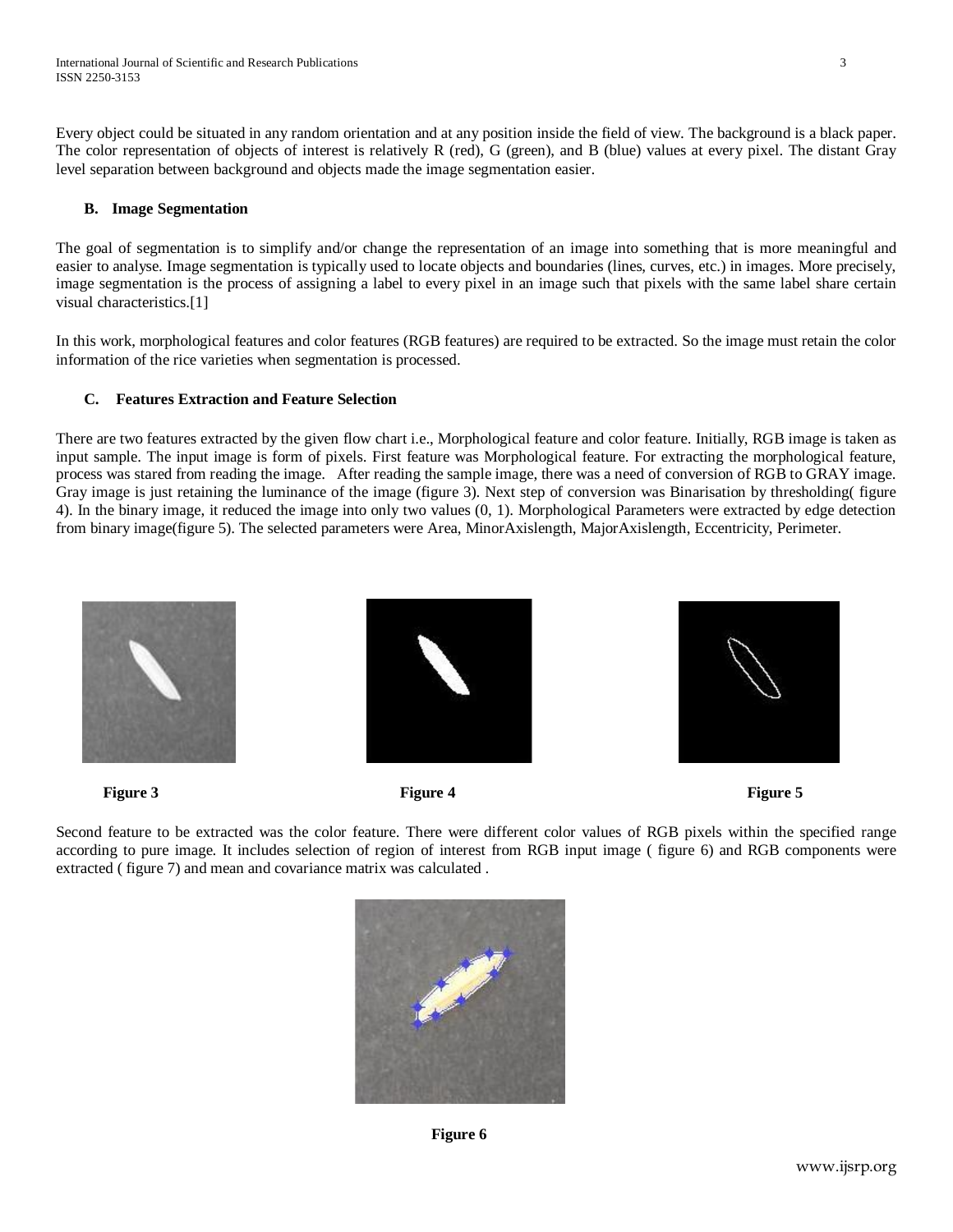International Journal of Scientific and Research Publications 4 ISSN 2250-3153





#### **D. Object identification and classification**

In this work, Mahalanobis distance was used for object identification and classification.

#### **Mean Vector and covariance matrix computation:**

From the coordinates of the points of RGB, the variance can be computed as:

$$
\text{var}(R) = \sigma_{R,R} = 1/n - 1 \sum_{i=1}^{n} (R_i - R_o)^2
$$

$$
\text{var}(G) = \sigma_{G,G} = 1/n - 1 \sum_{i=1}^{n} (G_i - G_o)^2
$$

$$
\text{var}(B) = \sigma_{B,B} = 1/n - 1 \sum_{i=1}^{n} (B_i - B_o)^2
$$

$$
T_o = 1/n \sum_{i=1}^{n} T_i
$$

where  $Ri$ ,  $Gi$ ,  $Bi$ , are the values of the *i*th match  $(i=1, 2, 3,..., n)$  and  $Ro$ ,  $Go$ ,  $Bo$  are the values of the mean color given by

where 
$$
T = (R, G, B)
$$

#### **Mahalanobis Distance**

The Mahalanobis distance provides a relative measure of a data point's distance from a common point. The Mahalanobis distance is used to identify similarity of an unknown sample set to a known one. Theoretically, the Mahalanobis distance is simply the distance of the test point from the center of mass divided by the width of the ellipsoid in the direction of the test point.

**Features of Mahalanobis distance: -** Mahalanobis distance produces simple and efficient way for object identification. It takes distribution of the points (correlations) into account to classify observations into different groups. It takes into account not only the average value but also its variance and the covariance of the variables measured. It compensates for interactions (covariance) between variables and it is dimensionless.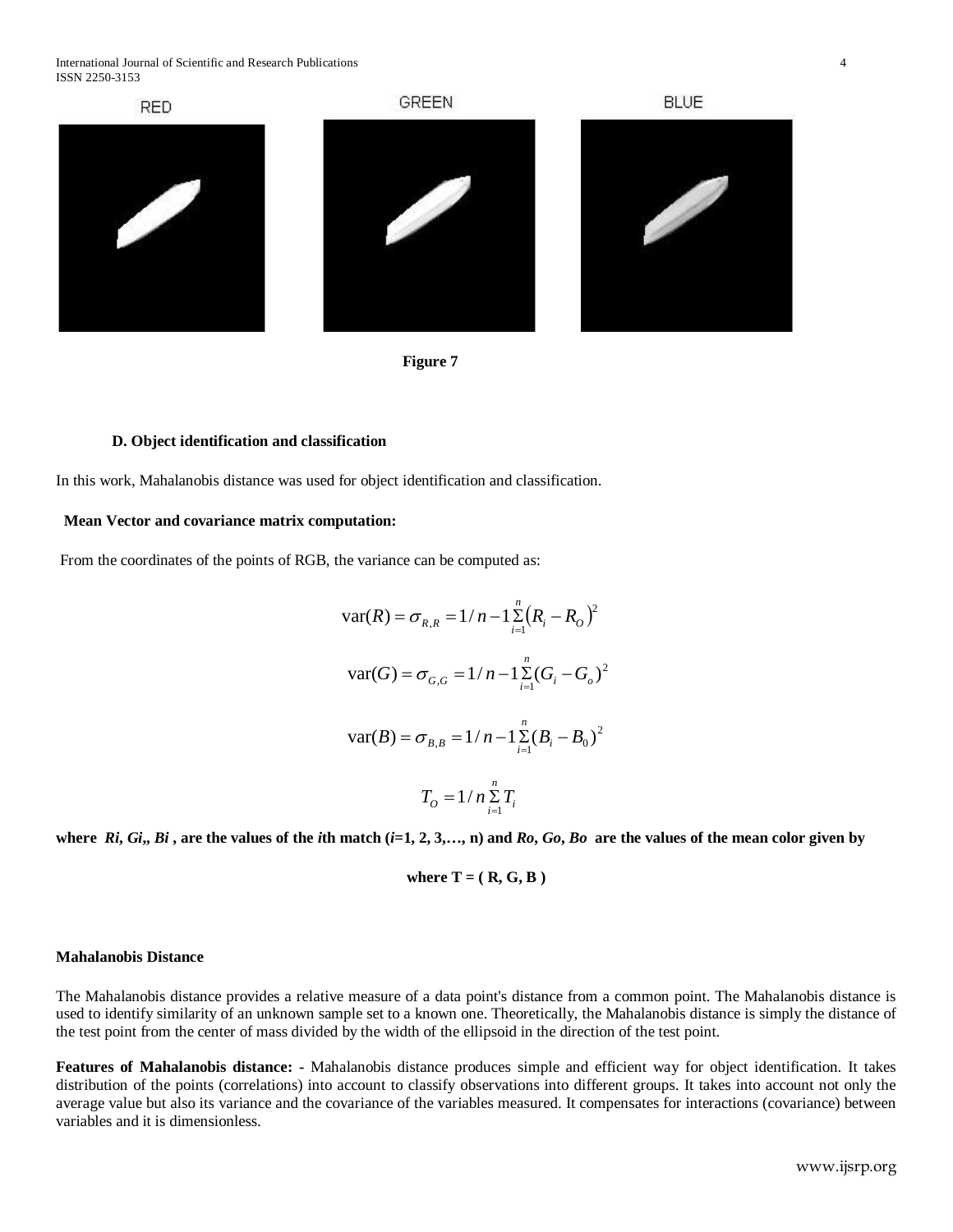#### **Advantages of Mahalanobis distance: -**

This algorithm produces good result for 2D as well as 3D images. The identification can also be achieved for occluded/hidden images. Mahalanobis distance is widely used in cluster analysis.

#### **III Results and Discussion**

The computer vision system was designed for identification and classification purpose. With four rice seed of different quality,40 images are taken ,10 for each rice seed from different position of rice at different angle from same distance using computer vision system and Mahalanobis distance is implemented for identification and classification of rice grains.

With reference to one reference image as shown in figure:



#### **Reference Image**

Mahalanobis distance is implemented to all rice seeds (test images) for identification .The Mahalanobis distance is found to be approximate similar for all basmati rice, i.e. 3.8213, 12.7619, 5.7460, 13.5522, 8.2823. approximate similar for all basmati rice, i.e. 3.8213 , 12.7619 , 5.7460, 13.5522, 8.2823.

After calculating Mahalanobis distance, rice seed can be classified on basis of their color, size and shape attributes as shown below:

| Type           | Image | <b>Mahalanobis Distance</b> |
|----------------|-------|-----------------------------|
| <b>BASMATI</b> |       | 3.0998-16.1702              |
| <b>TURAL</b>   |       | 120.5513-662.5371           |
| 6622           |       | 8.5223-25.5441              |
| 1509           |       | 11.8660-196.5397            |